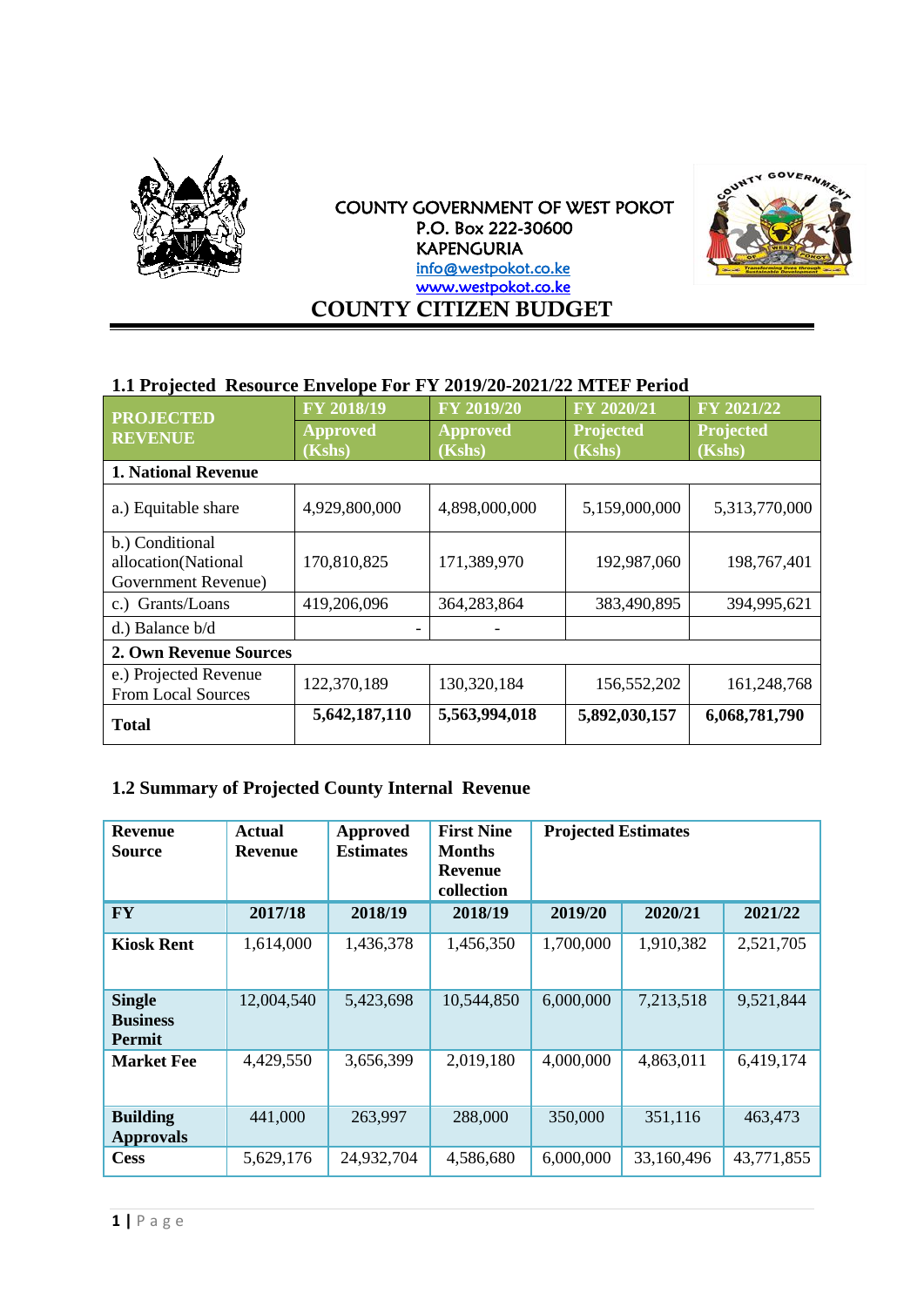| <b>Royalties</b>                                                                                                                                          | 23,109,860               | 24,894,476  | 19,785,470               | 25,000,00<br>$\overline{0}$ | 33,109,653       | 43,704,741       |
|-----------------------------------------------------------------------------------------------------------------------------------------------------------|--------------------------|-------------|--------------------------|-----------------------------|------------------|------------------|
| <b>Stock</b><br>cess/slaughter                                                                                                                            | 7,563,38                 | 7,873,355   | 4,607,190                | 8,000,000                   | 10,471,561       | 13,822,461       |
| <b>House Rent</b>                                                                                                                                         |                          | 438,845     | 1,029,307                | 2,000,000                   | 583,664          | 770,436          |
| <b>Advertising</b>                                                                                                                                        | 306,990                  | 193,599     | 434,850                  | 306,990                     | 257,487          | 339,882          |
| <b>Parking Fee</b>                                                                                                                                        | 810,913                  | 1,585,062   | 568,020                  | 1,800,000                   | 2,108,132        | 2,782,734        |
| <b>Bus Park and</b><br>Motorcycle                                                                                                                         | 4,512,920                | 5,823,083   | 2,949,510                | 5,823,093                   | 7,744,701        | 10,223,005       |
| <b>Renewals/App</b><br>lications                                                                                                                          | 1,613,210                | 1,469,481   | 1,030,480                | 1,613,210                   | 1,954,410        | 2,579,821        |
| <b>Liquor</b><br><b>Licensing</b>                                                                                                                         | 115,000                  |             | $\overline{\phantom{0}}$ |                             | $\boldsymbol{0}$ | $\boldsymbol{0}$ |
| <b>Other fees</b><br>and charges<br>(public toilet,<br>honey, hides<br>& skin,<br>firewood,<br>tarmarind<br>aloevera, fish,<br>scrapmetal,<br>penalties,) | 15,223,984               | 14,751,527  | 10,715,372               | 31,604,93<br>6              | 19,619,531       | 25,897,781       |
| <b>Agriculture</b>                                                                                                                                        |                          | 691,625     | 41,900                   | 2,000,000                   | 919,861          | 1,214,217        |
| Health(cost<br>sharing and<br>public health)                                                                                                              | 17,114,711               | 24,677,902  | 19,262,310               | 29,000,00                   | 32,821,609       | 43,324,524       |
| Lands(Plot/La<br>nd Rates)                                                                                                                                | 726,925                  | 3,075,955   | 6,987,145                | 3,075,955                   | 4,091,021        | 5,400,147        |
| Livestock/Per<br>mits                                                                                                                                     | 323,815                  | 1,182,105   | 241,520                  | 646,000                     | 1,572,200        | 2,075,304        |
| <b>Trade</b>                                                                                                                                              | $\overline{\phantom{0}}$ |             |                          | $\boldsymbol{0}$            | $\boldsymbol{0}$ | $\overline{0}$   |
| <b>Forest</b><br><b>Products Fees</b>                                                                                                                     | 766,607                  |             | 887,170                  | 1,400,000                   |                  |                  |
| <b>Grand Totals</b>                                                                                                                                       | 88,743,201               | 122,370,189 | 87,435,304               | 130,320,18<br>4             | 162,752,351      | 214,833,104      |

# 1.3 Where are some of your taxes going?

| Ē | (i) Increase access, retention and completion levels in pre-primary education,                                                                                                                         |
|---|--------------------------------------------------------------------------------------------------------------------------------------------------------------------------------------------------------|
|   |                                                                                                                                                                                                        |
|   | $\frac{10}{2}$ primary, secondary and post-secondary education by at least 75 percent by 2022;<br>$\frac{10}{2}$ (ii) Support value addition and contribute the manufacturing sector's share to GDP to |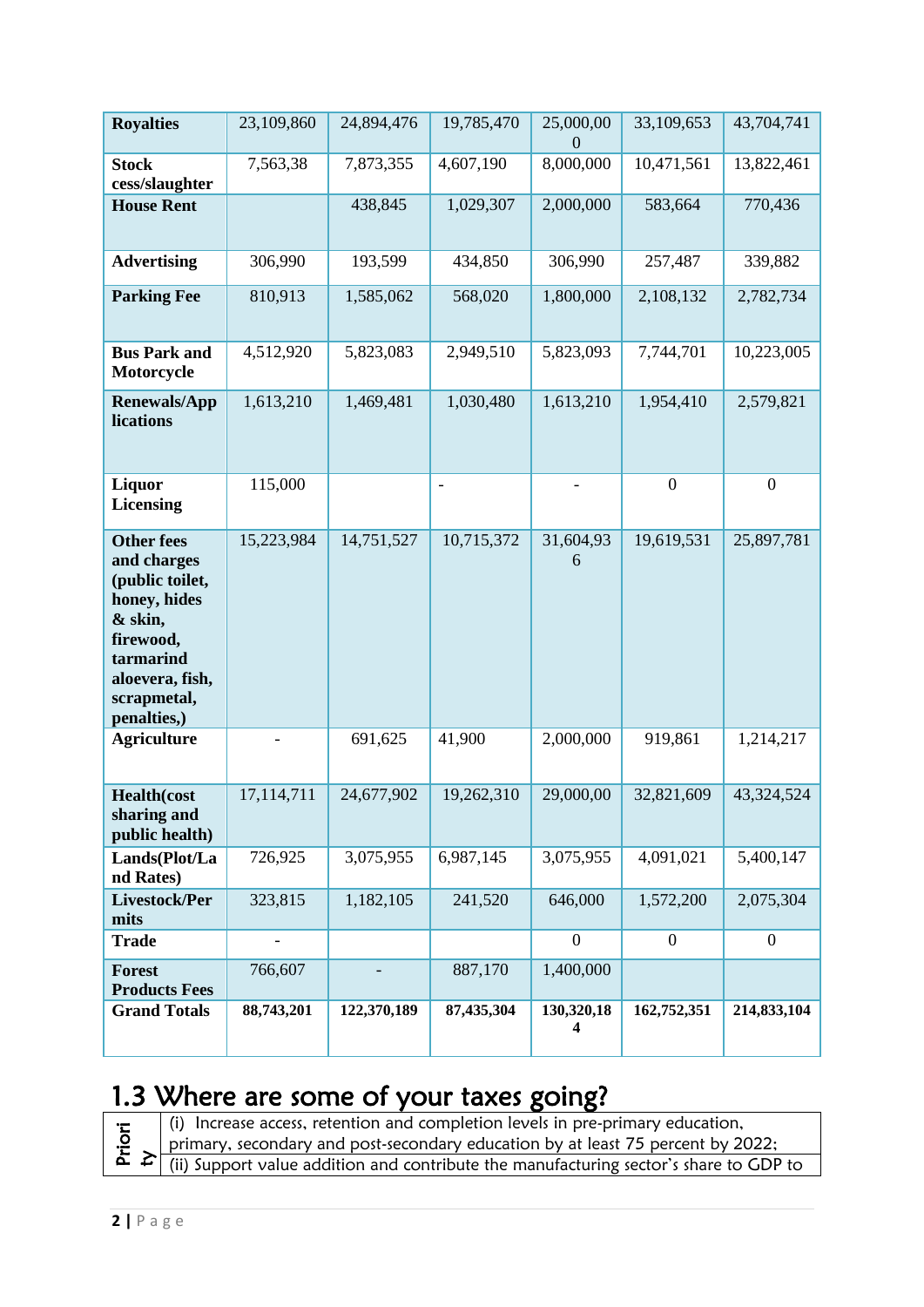15 percent by 2022. This will accelerate economic growth, create jobs and reduce poverty;

(iii) Focus on initiatives that guarantee food security and nutrition to all residents by 2022 through expansion of food production and supply, reduction of food prices to ensure affordability and support value addition in the food processing value chain; (iv) Ensuring equity in all socio-economic opportunities and protection of marginalized groups;

(v) Support provision of Universal Health Coverage thereby guaranteeing quality and affordable healthcare to all County residents.

| $\ldots$ community of Expenditure randomnom $\sigma$ ,<br><b>Vote</b> | <b>Approved</b><br><b>Recurrent</b><br><b>Estimates</b> | <b>Approved</b><br><b>Development</b><br><b>Estimates</b> | <b>Total Approved</b><br><b>Estimates</b><br>FY2019/2020 | $\frac{1}{2}$ |
|-----------------------------------------------------------------------|---------------------------------------------------------|-----------------------------------------------------------|----------------------------------------------------------|---------------|
| <b>County Executive</b>                                               | 522,044,727.61                                          | 25,000,000.00                                             | 547,044,727.61                                           | 9.83          |
| <b>Finance and Economic Planning</b>                                  | 225,858,628.11                                          | 25,000,000.00                                             | 250,858,628.11                                           | 4.51          |
| <b>Public Works, Transport and</b><br><b>Infrastructure</b>           | 58,756,582.84                                           | 237,798,180.00                                            | 296,554,762.84                                           | 5.33          |
| <b>Health, Sanitation and Emergency</b><br><b>Services</b>            | 1,251,903,130.24                                        | 155,500,000.00                                            | 1,407,403,130.24                                         | 25.29         |
| <b>Education and Technical Training</b>                               | 579, 757, 523. 98                                       | 170,863,298.00                                            | 750,620,821.98                                           | 13.49         |
| <b>Agriculture and Irrigation</b>                                     | 106,554,367.20                                          | 182,465,607.00                                            | 289,019,974.20                                           | 5.19          |
| <b>Pastoral Economy</b>                                               | 98,760,251.28                                           | 127,531,404.00                                            | 226, 291, 655. 28                                        | 4.07          |
| <b>Trade, Industrialization and</b><br><b>Cooperative Development</b> | 89,525,346.16                                           | 116,500,000.00                                            | 206,025,346.16                                           | 3.70          |
| <b>Lands, Housing, Physical Planning</b><br>and Urban Development     | 71,907,635.40                                           | 105,290,000.00                                            | 177, 197, 635. 40                                        | 3.18          |
| <b>Water, Environment and Natural</b><br><b>Resources</b>             | 63,807,324.12                                           | 236,350,000.00                                            | 300, 157, 324. 12                                        | 5.39          |
| <b>Youths, Sports, Tourism, Gender</b><br>and Social Services.        | 39,003,422.10                                           | 124,000,000.00                                            | 163,003,422.10                                           | 2.93          |
| <b>West Pokot County Assembly</b>                                     | 582,300,000.00                                          | 100,000,000.00                                            | 682,300,000.00                                           | 12.26         |
| <b>Public Service, ICT and</b><br><b>Decentralized Units</b>          | 171,426,667.86                                          | 49,600,000.00                                             | 221,026,667.86                                           | 3.97          |
| <b>Special Programmes and</b><br><b>Directorates</b>                  | 31,489,922.10                                           | 15,000,000.00                                             | 46,489,922.10                                            | 0.84          |
| <b>Total</b>                                                          | 3,893,095,529.00                                        | 1,670,898,489.00                                          | 5,563,994,018.00                                         | 100           |
| $\frac{0}{0}$                                                         | 69.97                                                   | 30.03                                                     |                                                          |               |

### **1.4 Summary of Expenditure Allocation by Vote**

#### **1.5 FY 2019/20 Expenditure Allocation by Economic Classification**

| <b>Vote</b>                                        | Approved<br><b>Recurrent FY</b><br>2019/2020 | <b>Operation &amp;</b><br><b>Maintenance</b> | <b>Personnel</b><br><b>Emoluments</b> | <b>Bursary</b> |
|----------------------------------------------------|----------------------------------------------|----------------------------------------------|---------------------------------------|----------------|
| <b>County Executive</b>                            | 522,044,727.61                               | 174,421,051.21                               | 347,623,676.40                        | -              |
| <b>Finance and Economic Planning</b>               | 225,858,628.11                               | 72,824,804.91                                | 153,033,823.20                        |                |
| <b>Roads, Public Works and</b><br><b>Transport</b> | 58,756,582.84                                | 8,038,887.44                                 | 50.717.695.40                         |                |
| <b>Health and Sanitation</b>                       | 1,251,903,130.24                             | 168, 427, 290.06                             | 1,083,475,840.18                      |                |
| <b>Education and ICT</b>                           | 579, 757, 523. 98                            | 60,181,917.58                                | 219,575,606.40                        | 300,000,000.00 |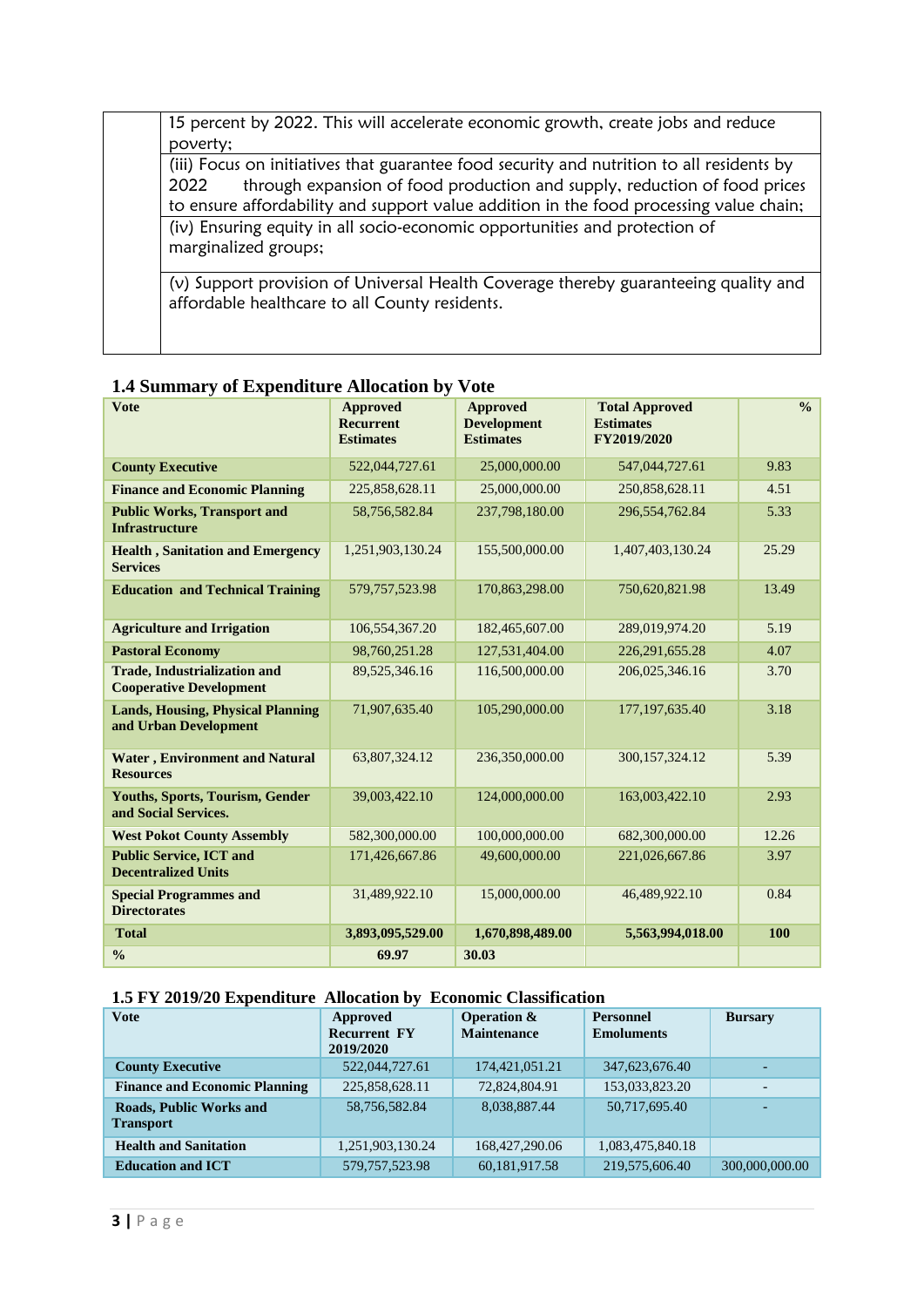| <b>Agriculture and Irrigation</b>                                                  | 106,554,367.20   | 13,234,495.20    | 93,319,872.00    |                |
|------------------------------------------------------------------------------------|------------------|------------------|------------------|----------------|
| Livestock, Fisheries and<br><b>Veterinary Services</b>                             | 98,760,251.28    | 18,613,824.48    | 80,146,426.80    |                |
| <b>Trade, Industry and</b><br><b>Cooperative Development</b>                       | 89,525,346.16    | 53,052,165.76    | 36,473,180.40    |                |
| <b>Lands, Housing, Physical</b><br><b>Planning and Urban</b><br><b>Development</b> | 71,907,635.40    | 24,233,636.40    | 47,673,999.00    |                |
| <b>Water Dev., Environment and</b><br><b>Natural Resources</b>                     | 63,807,324.12    | 22,115,923.92    | 41,691,400.20    |                |
| Tourism, Culture, Sports, Youth<br>and Gender Dev.                                 | 39,003,422.10    | 13,731,087.90    | 25, 272, 334. 20 |                |
| <b>West Pokot County Assembly</b>                                                  | 582,300,000.00   | 317,180,763.20   | 265,119,236.80   |                |
| <b>County Public Service</b><br><b>Management</b>                                  | 171,426,667.86   | 60,411,317.27    | 111,015,350.59   |                |
| <b>Special Programmes and</b><br><b>Directorates</b>                               | 31,489,922.10    | 16,791,408.60    | 14,698,513.50    |                |
| <b>Total</b>                                                                       | 3,893,095,529.00 | 1,023,258,573.93 | 2,569,836,955.07 | 300,000,000.00 |
| As % of Equitable Share and<br>local Revenue                                       | 77.42            | 20.35            | 51.11            | 6              |
| As % of Total Budget                                                               | 69.97            | 18.39            | 46.19            | 5.39           |

## **1.6 Provision for Equity, Poverty Reduction and Social Protection**

| <b>Type of payment</b> | <b>Amount (Kshs)</b> | <b>Beneficiary</b>       | <b>Purpose</b>            |
|------------------------|----------------------|--------------------------|---------------------------|
| <b>Bursary</b>         |                      | Secondary, University    | To increase access,       |
|                        | 302,000,000.00       | and Technical College    | transition $&$ completion |
|                        |                      | students from needy      | rates at primary,         |
|                        |                      | household                | secondary & post-         |
|                        |                      |                          | secondary education       |
| Cooperative            |                      | Self-help groups and     | This is aimed at          |
| development fund       | 45,000,000.00        | small medium enterprises | increasing access to      |
|                        |                      | to start new businesses  | startup capital for self- |
|                        |                      | ventures or expand       | employment creation       |
|                        |                      | existing enterprises     | and poverty reduction     |
| Persons with           |                      | Persons living with      | Economically empower      |
| disabilities           | 2,000,000.00         | disabilities (youth and  | vulnerable groups         |
|                        |                      | women)                   |                           |
| County                 |                      | Youths, women, people    | Create jobs and skill     |
| Community              | 84,500,000.00        | with disabilities $\&$   | development               |
| Service                |                      | vulnerable groups        |                           |

## **1.7 Provision for Productive Sectors**

| <b>Sector</b> | <b>Priorities</b>                                     | Amount         |
|---------------|-------------------------------------------------------|----------------|
| Agriculture   | Allocation for Purchase of Certified Crop Seeds to be | 12,400,000.00  |
|               | distributed to farmers in All Wards (Maize, Onions,   |                |
|               | Green grams, Millet, Sorghum etc)                     |                |
|               | Allocation for Kenya Climate Smart Agriculture        | 117,291,410.00 |
|               | Project(KCSAP)-Donor Fund                             |                |